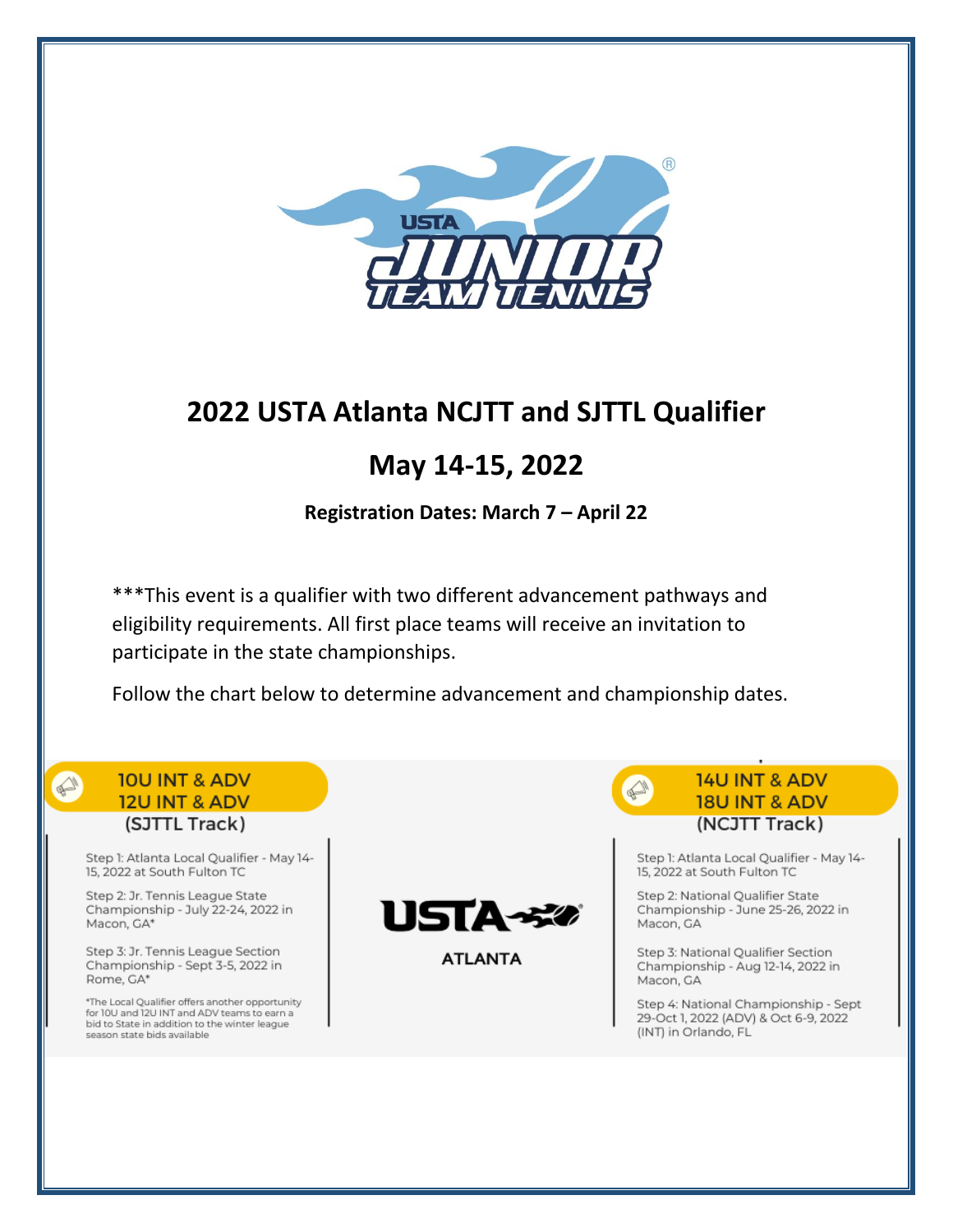### **COST: Non-refundable fee of \$35.00 per player**

### **SECURITY DEPOSIT: \$250 PER TEAM**

### **REGISTRATION**

Registration will be first come first serve. Once the draws are full (4 teams per division), teams may be put on a waiting list. You will be notified if you are put on the waiting list. Three team matches will be guaranteed.

Mail or drop off deposit and completed registration form to USTA Atlanta: Re: Amanda Hunt, 6075 The Corners Parkway, Suite 100, Peachtree Corners, GA 30092. \*Office hours are currently Mon-Fri 9a-3p. Please call ahead of time if you plan to drop off or slide under door if office is closed.\* Once a check is received you will receive an email from us with further instructions. We will not include a team in a division until the deposit is received. No exceptions.

Once we have a spot for your team, a team number will be created. Teams will register in TennisLink and will require a team captain with a completed SafePlay process.

## **SECURITY DEPOSIT**

Security deposits (\$250 per team) will be held until the end of the USTA Atlanta JTT Qualifier. Deposit checks will be torn up and discarded as long as the team remains in the event throughout the entire weekend. Deposit checks will be cashed if a team withdraws from the event, does not complete all scheduled matches, or defaults any of the scheduled matches. Any cashed deposit checks will be donated to the Atlanta Youth Tennis and Education Foundation.

#### **TEAMS**

Anyone can form a team for this event and any player can participate as long as the player meets the age and level eligibility requirements. This event is considered its own season and has no relation to the winter season of Junior Team Tennis.

#### **ROSTERS**

Minimum 3 boys and 3 girls are required. Teams are guaranteed at least 3 matches – be mindful of this when creating your teams if you want to qualify all players for potential advancement.

## **PLAYING TWICE**

Only one girl and/or one boy may participate in up to two individual matches per team match, one of which must be mixed doubles.

## **AGE ELIGIBILITY**

All players participating in the USTA Atlanta JTT Qualifier must remain age eligible through August 31, 2022.

10U – BORN SEPTEMBER 2011 & YOUNGER 12U – BORN SEPTEMBER 2009 & YOUNGER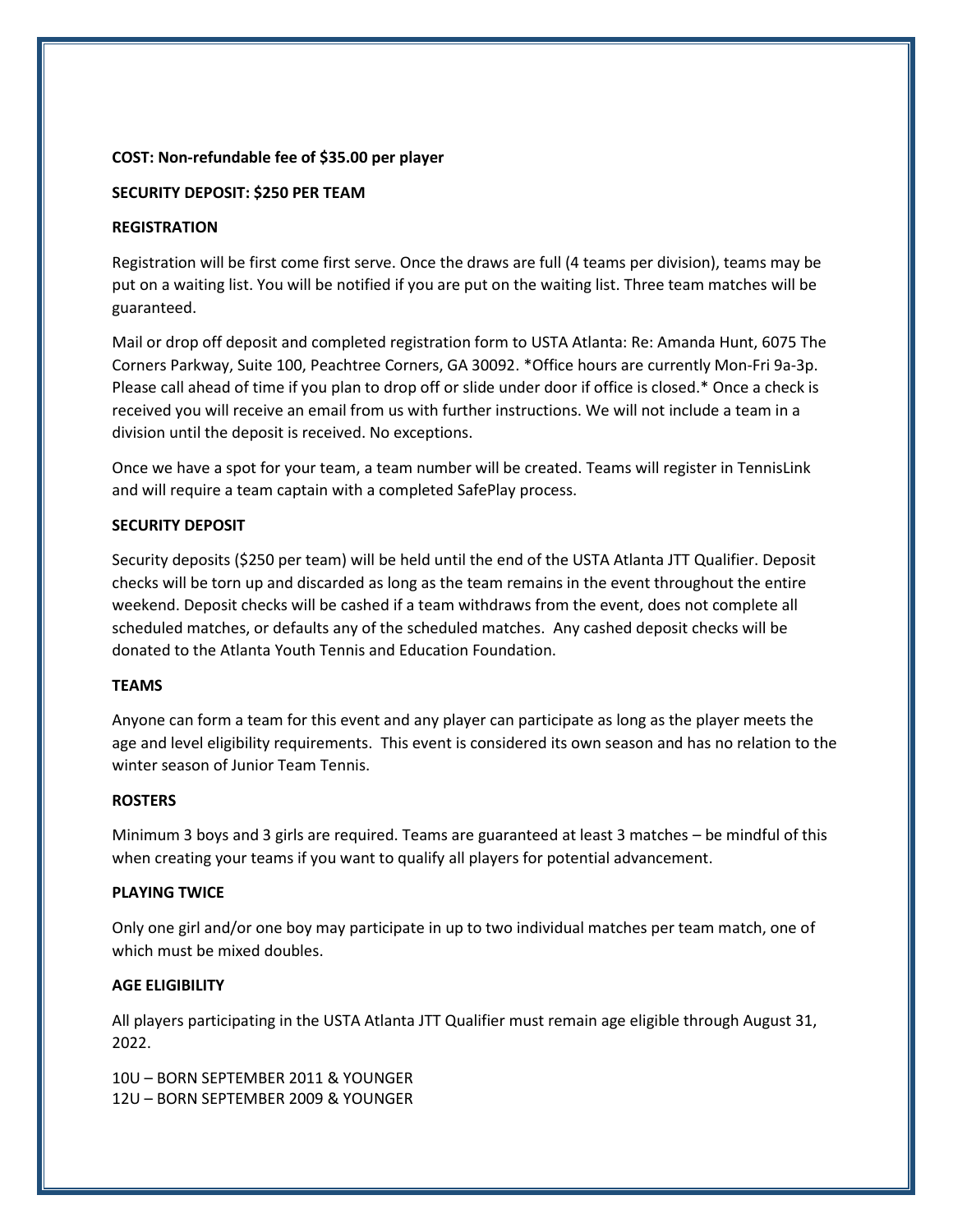## 14U – BORN SEPTEMBER 2007 & YOUNGER 18U – BORN SEPTEMBER 2003 & YOUNGER

## **LEVEL ELIGIBILITY**

## *14U and 18U Intermediate/Advanced Level Eligibility Requirements:*

- Players with a JNTRP rating of 3.5 and above at time of registration MUST play at the Advanced level for the 2022 Championship Year.
- Players with a JNTRP rating below 3.5 at time of registration are eligible to play at the Intermediate or Advanced level for the 2022 Championship Year.

**[Click here](http://tennislink.usta.com/TeamTennis/Main/Home.aspx) to find your rating**! You must be logged into your USTA account in order to search for a junior rating level.

## *12U Intermediate/Advanced Level Eligibility Requirements:*

**Players that meet at least one of these benchmarks in any age group are NOT eligible for participation at the Intermediate Level and MUST play at the Advanced Level for the 2022 Championship Year:**

- Players with a JNTRP rating of 3.5 and above at time of registration.
- Players with a National standing in the ranges below as of September 2, 2021:
	- $\circ$  12U: 1-650 cannot play INT in 12U age group

**\*Please note:** TennisLink will NOT stop an ineligible player from registering to a team if it is due to their standing. It is the responsibility of the parent/captain to check eligibility before registering each player. Failure to do so will result in disqualification. See box at top of document for link to check eligibility.

To search for a player's 12U standing, go to[: http://www.georgia.usta.com/junior\\_team\\_tennis/.](http://www.georgia.usta.com/junior_team_tennis/) For 12U standings, click on the 12U National Standings Search and enter the player's name or USTA number.

## *10U Intermediate/Advanced Level Eligibility Requirements:*

10U players who haven't reached green or yellow ball status within Playtracker may have to be manually added by the USTA Atlanta office. If you receive this error message, please reach out to Caleb Blakley [\(caleb@ustaatlanta.com](mailto:caleb@ustaatlanta.com) or 770-416-4333) and he will assist you with getting the player registered.

Players can view the competition level they are eligible to compete in on thei[r Player Profile](https://www.usta.com/en/home/myaccount/family.html) in the family tab. For more information, please visit[: https://netgeneration.usta.com/us-en/the-net](https://netgeneration.usta.com/us-en/the-net-generation-playtracker.html)[generation-playtracker.html](https://netgeneration.usta.com/us-en/the-net-generation-playtracker.html)

#### **ADVANCEMENT ELIGIBILITY**

\*Please note there are differences in the advancement eligibility for NCJTT and SJTTL.

*NCJTT (14U & 18U INT & ADV)* – Players can advance to the next NCJTT Championship if they have met all eligibility requirements and have played in at least one (1) team match which can be the result of a default provided the player accepting the default is present.

*SJTTL (10U & 12U INT & ADV)* - Players can advance with their winning local team to the Georgia State Championship if they have met all eligibility requirements and have played in at least two (2) team matches (separate match numbers), one of which can be a default.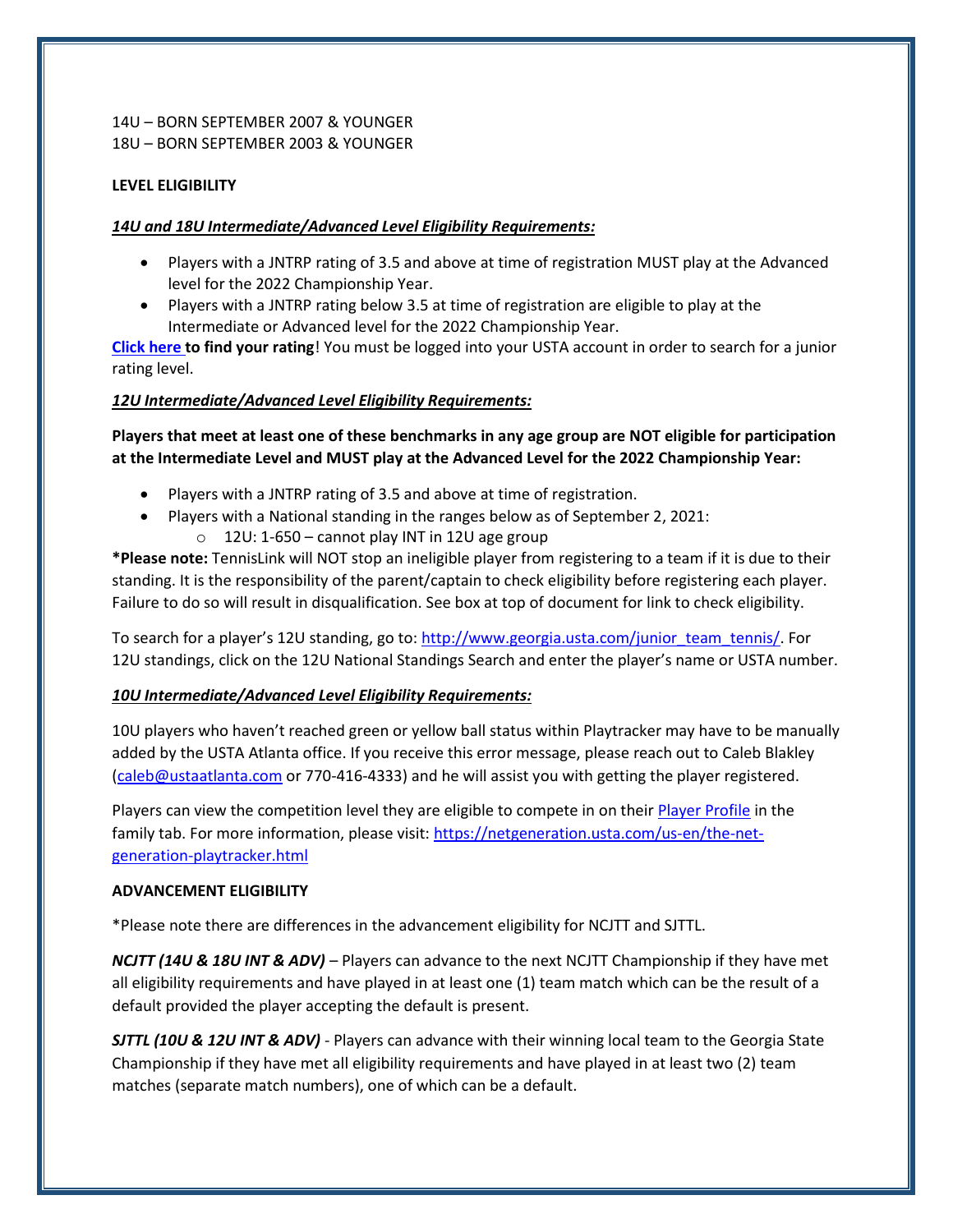## **MATCH FORMAT** (5 lines)

Boys Singles, Girls Singles, Boys Doubles, Girls Doubles and Mixed Doubles

### **DIVISIONS**

10U Intermediate (Orange balls; 60 foot courts)

10U Advanced (Green Dot balls; Regular courts)

12U Intermediate (Green Dot balls; Regular courts)

12U Advanced (Yellow balls; Regular courts)

14U Intermediate (Yellow balls; Regular courts)

14U Advanced (Yellow balls; Regular courts)

18U Intermediate (Yellow balls; Regular courts)

18U Advanced (Yellow balls; Regular courts)

## **SCORING FORMAT**

No ad scoring.

10U - 2 out of 3 sets, the first to win four games wins a set. If one player wins the first two sets, he or she wins the match. If the players split the first two sets, the third set is a 7 point tiebreak (first to 7 and do not have to win by 2).

12U, 14U, 18U - 2 out of 3 sets, 4 game short sets, with a match tiebreak (first to 10, win by 2) in lieu of a third set. Set tiebreakers (first to 7, win by 2) to be played at 3 games all.

Scoring formats may be altered at the director discretion.

## **COACHING**

Coaching will be allowed on changeovers. One coach is designated for the duration of each team match. ONLY the designated coach will be permitted to coach during the coaching period. Designated coaches will be given a badge to wear to identify themselves.

## **BALLS**

Balls will be provided. Orange balls will be used for all 10U Intermediate matches. Green dot balls will be used for all 10U Advanced and 12U Intermediate matches. Yellow balls will be used for all other groups.

## **COURTS**

All matches will be played on hard courts.

## **FACILITIES**

Matches will be played at South Fulton Tennis Center.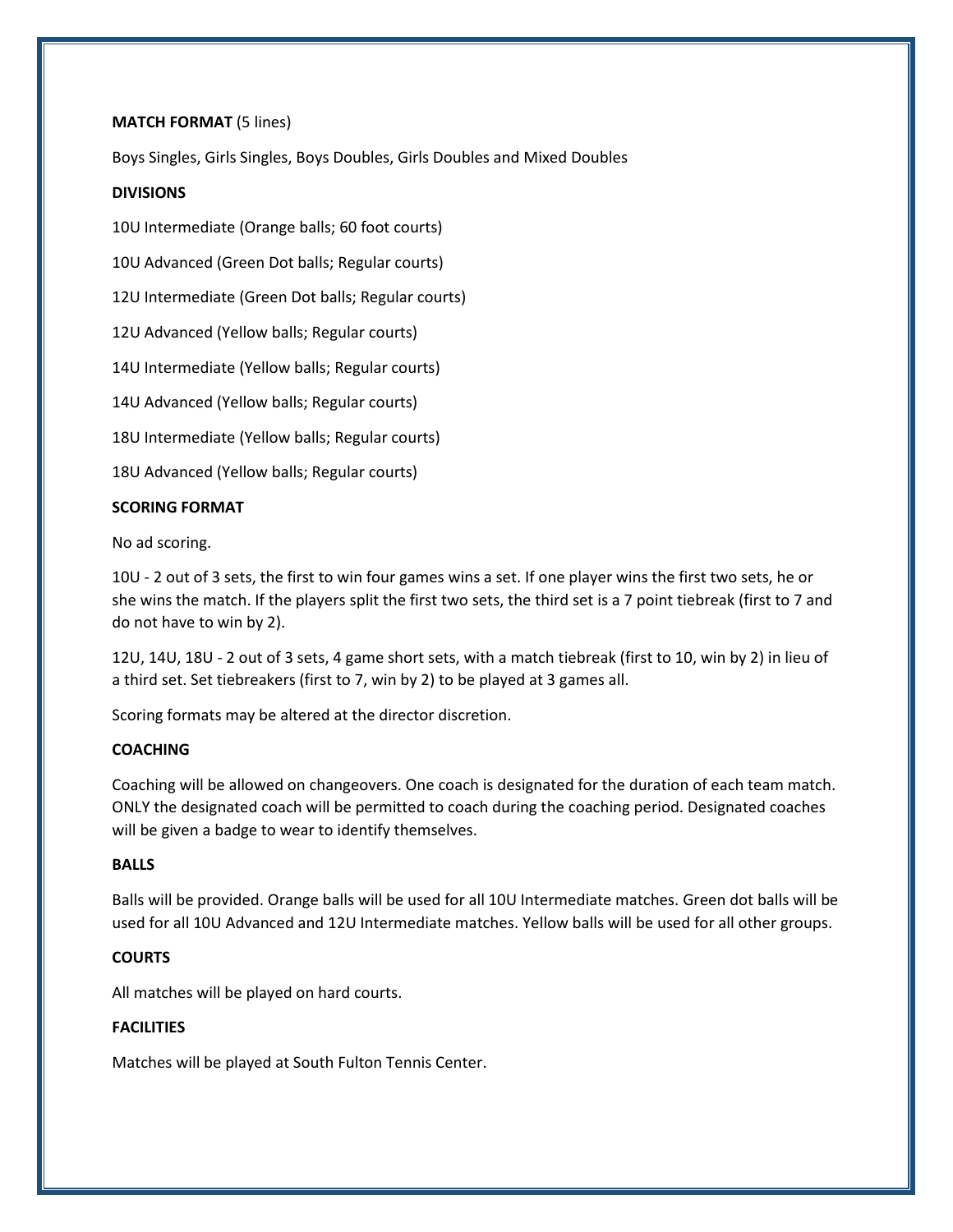### **REFRESHMENTS**

USTA Atlanta will provide lunch on Saturday for all participating players.

### **PRIZES AND GIVE AWAYS**

Be on the lookout for prizes and giveaways throughout the weekend!

#### **SCHEDULES**

A schedule will be posted by 12:00pm on Monday, May 9.

## **ADVANCEMENT**

All division winners will receive an invitation to the State Championships for their respective tracks (see chart on page 1).

## **CANCELLATION POLICY**

If this event or part of this event is canceled due to rain or any unforeseen circumstances, the event will not be rescheduled.

All completed games will be included in a suspended match and entered as a timed match. It will then be determined if a team is in contention to win by assuming all future games are won. If a team is mathematically out of contention they will not be included in the determination of winner and finalist. Winners will then be determined by highest percentage of games won over games played of the teams still in contention.

#### **RULES**

USTA Atlanta local rules as well as USTA Georgia rules and regulations will be enforced throughout this event.

## **PLAYER CONDUCT AND SPECTATOR RULES**

The player conduct agreement and spectator rules will be enforced. Please see attached guidelines and pass on to your players and parents.

#### **THIS IS NOT A SANCTIONED EVENT.**

#### **Player Conduct Agreement**

In recognition of the support by USTA Atlanta to competitions such as the JTT Qualifier, certain behavior is expected. We expect the highest level of sportsmanship and exemplary behavior both on and off the court. Each player shall abide by the following rules of conduct while at the JTT Qualifier:

- 1. If you have any doubt as to whether a ball is out or good, you must give your opponent the benefit of the doubt and play the ball as good.
- 2. It is your obligation to call all balls on your side, to help your opponent make calls when the opponent requests it, and to call against yourself (with the exception of a first service) any ball that you clearly see out on your opponent's side of the net.
- 3. Any "out" or "let" call must be made instantaneously; otherwise the ball continues in play.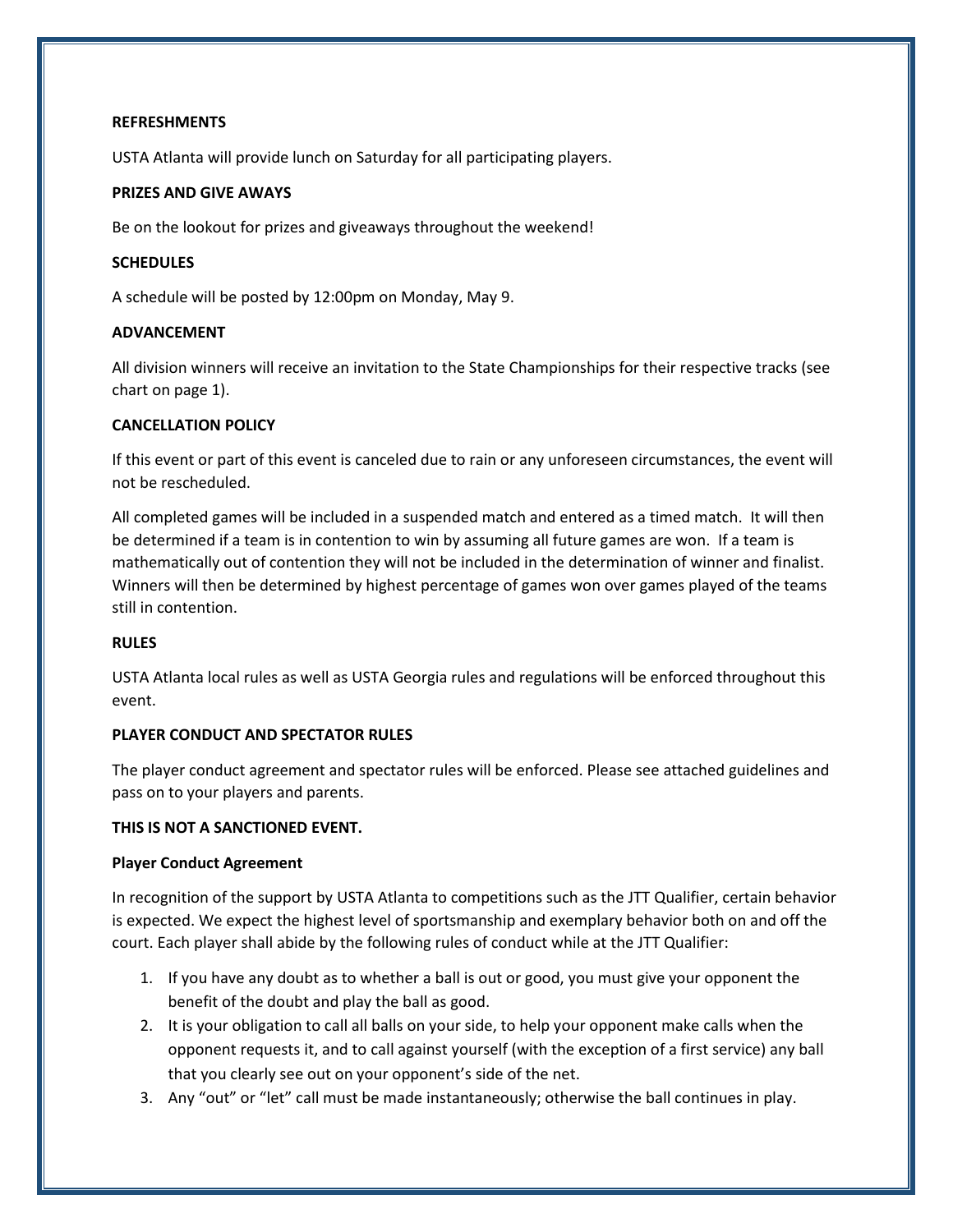- 4. Do not enlist the aid of spectators in making line calls.
- 5. If you call a ball out and then realize it was good, you should correct your call.
- 6. To avoid controversy over the score, the Server should announce the set score before starting a game and the game score prior to serving each point.
- 7. If players cannot agree on the score, they may go back to the last score on which there was agreement and resume play from that point, or they may spin a racket.
- 8. Do not stall, sulk, complain, or practice gamesmanship.
- 9. Wait until the players on another court have completed a point before retrieving or returning a ball.
- 10. From the beginning of the match, play must be continuous. Attempts to stall or to extend rest periods for the purpose of recovering from a loss of physical condition are clearly illegal.
- 11. Intentional distractions that interfere with your opponent's concentration or effort to play the ball are against the rules.
- 12. Players are expected to put forth a full and honest effort regardless of the score or expected outcome.
- 13. Players are expected to maintain full control over their emotions and the resulting behavior throughout the match. If you begin to lose your composure during play, try the following:
	- i) Take several deep breaths, exhale as slowly as possible and feel your muscles relax.
	- ii) Concentrate on your own game and behavior while ignoring distractions from your opponent or surroundings.
	- iii) Be your own best friend enjoy your good shots and forget the poor ones.

Failure to comply with any of the above regulations may result in notification of parents, coaches and USTA Atlanta. If conduct is deemed unacceptable by the Tournament Referee dismissal from the event may occur.

## **Spectator Rules and Guidelines**

One of the goals of USTA Junior Team Tennis is to allow the players a competitive setting without the pressures of spectator interference. The purpose of the JTT Qualifier is to encourage teamwork and sportsmanship on and off the court. Clapping/cheering for good shots will be allowed provided it is for both teams' good shots.

Remember, our concern is the well-being of every junior participating in this event. We want all teams that play to have a good experience. If clapping/cheering gets out of hand, the spectators will be informed that any cheering or clapping will not be allowed for the remainder of the match. Team Captains are responsible for their team spectators and should be sure that their team parents and players know and understand the rules BEFORE starting play.

If there is excessive abuse of the rules no clapping/cheering will be permitted for the remainder of the event.

Examples:

1. Player hits a double fault - no cheering.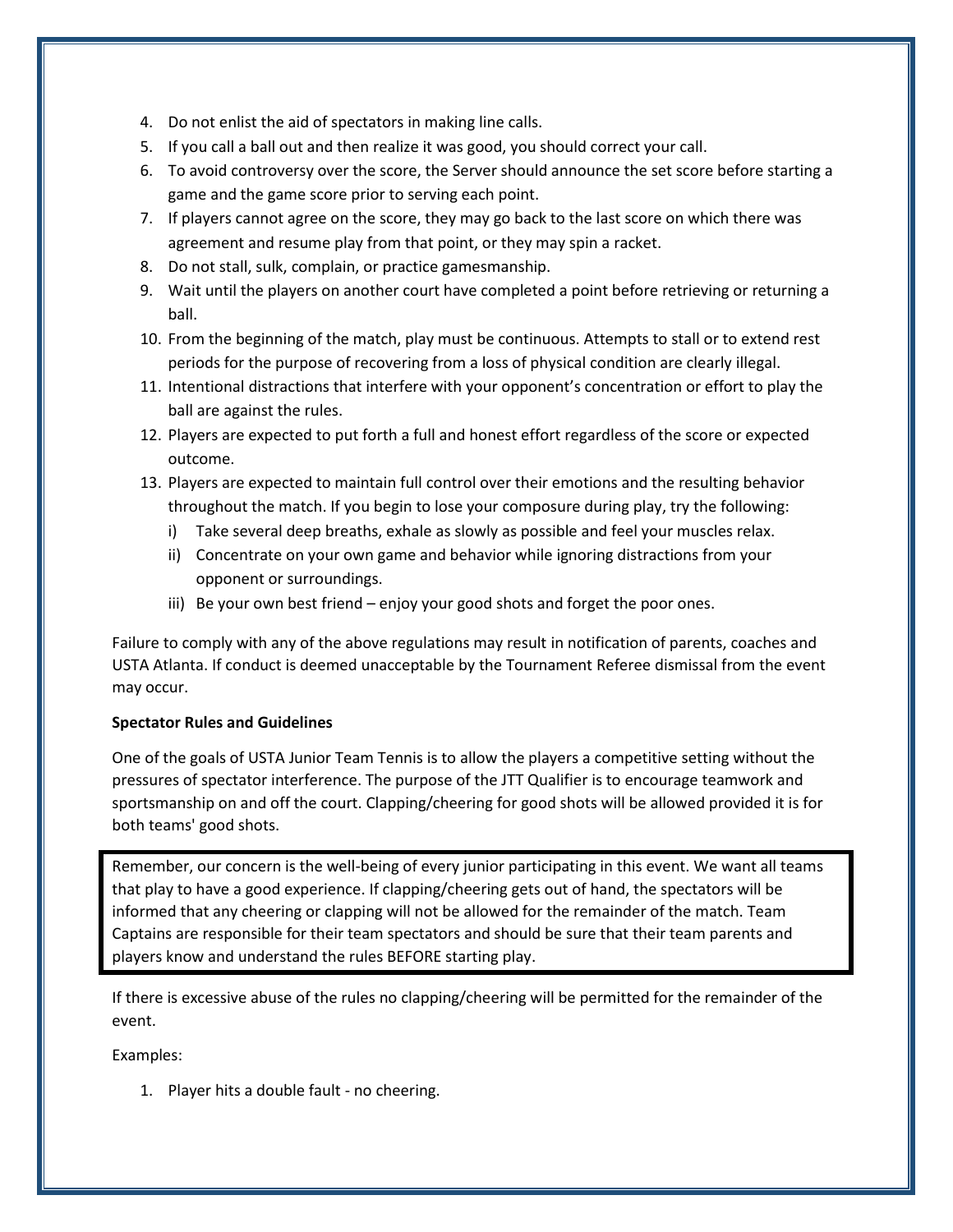- 2. Player hits a ball 2 feet out on a deuce point no cheering.
- 3. Player whiffs a serve no cheering.
- 4. Player hits ball into the net no cheering.
- 5. Player hits an overhead for a winner cheering by both teams.
- 6. Players have a long rally cheering by both teams.
- 7. Match has finished play cheering by both teams.
- 8. Spectators should use common sense. Think how your child would feel in a situation before subjecting another child to unfairness.

Remember, these teams are all champions already. Even though the score may not reflect it, every child is a winner. Let them play the matches on the courts. Let's all help the players have a wonderful experience so they continue to play tennis in the future.